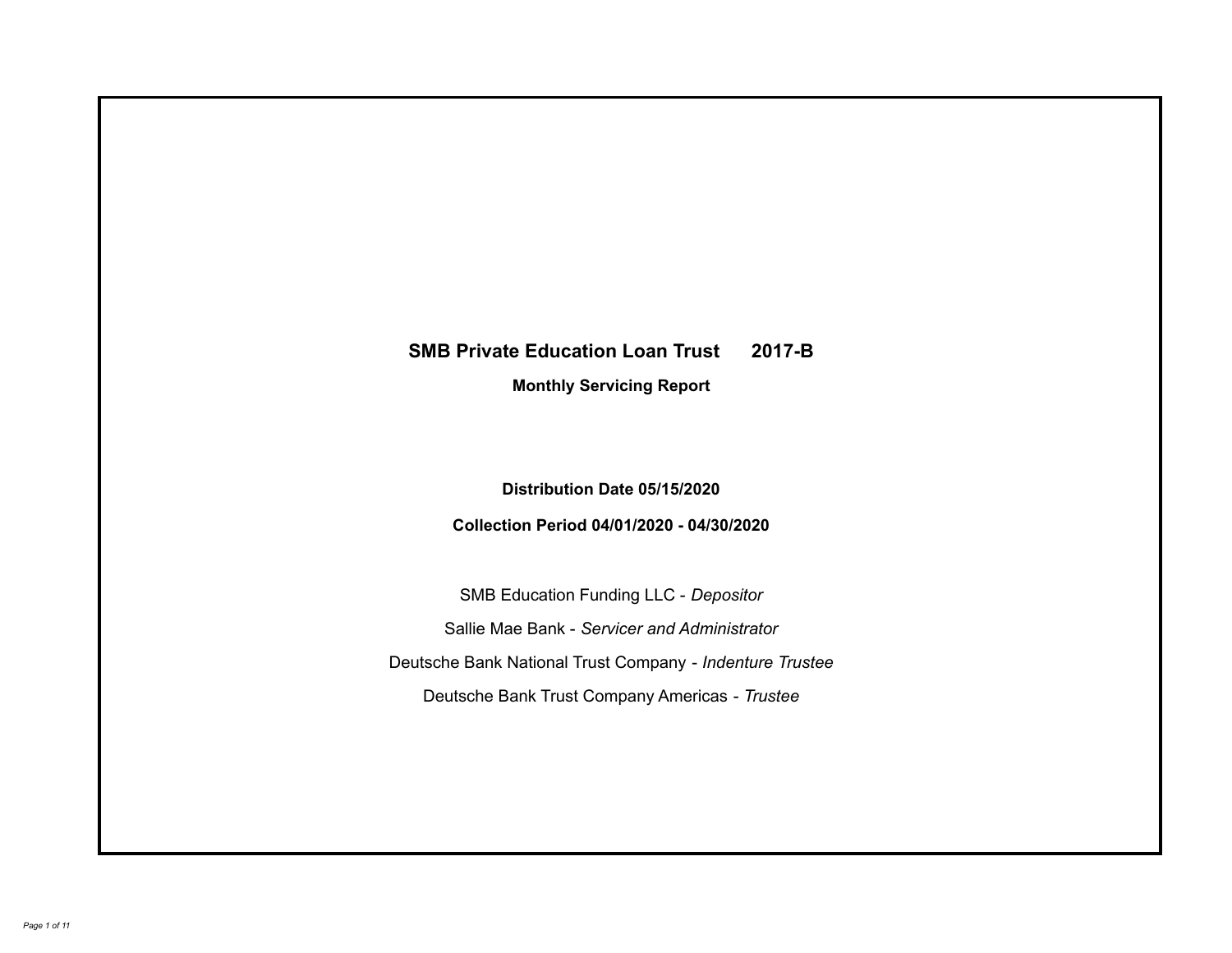| Α           | <b>Student Loan Portfolio Characteristics</b>                  |                                              | <b>Settlement Date</b><br>11/08/2017 | 03/31/2020            | 04/30/2020            |
|-------------|----------------------------------------------------------------|----------------------------------------------|--------------------------------------|-----------------------|-----------------------|
|             | <b>Principal Balance</b>                                       |                                              | \$701,477,893.40                     | \$491,238,116.42      | \$483,709,622.03      |
|             | Interest to be Capitalized Balance                             |                                              | 46,726,543.99                        | 27,954,598.78         | 27,962,919.73         |
|             | Pool Balance                                                   |                                              | \$748,204,437.39                     | \$519,192,715.20      | \$511,672,541.76      |
|             | Weighted Average Coupon (WAC)                                  |                                              |                                      |                       |                       |
|             |                                                                | WAC1 (Contractual Interest Rate on the Loan) | 8.97%                                | 8.58%                 | 8.21%                 |
|             |                                                                | WAC2 (Average of Applicable Interest Rate)   | 8.94%                                | 8.53%                 | 8.17%                 |
|             | WAC3 (Average of Actual Interest Rate)                         |                                              | 8.86%                                | 8.45%                 | 8.09%                 |
|             | Weighted Average Remaining Term                                |                                              | 135.09                               | 128.42                | 128.51                |
|             | Number of Loans                                                |                                              | 66,252                               | 46,870                | 46,151                |
|             | Number of Borrowers                                            |                                              | 63,554                               | 45,102                | 44,420                |
|             | Pool Factor<br>Since Issued Total Constant Prepayment Rate (1) |                                              |                                      | 0.693918252<br>11.84% | 0.683867291<br>11.79% |
|             |                                                                |                                              |                                      |                       |                       |
| B           | <b>Debt Securities</b>                                         | <b>Cusip/Isin</b>                            | 04/15/2020                           |                       | 05/15/2020            |
|             | A <sub>2</sub> A                                               | 83189DAB6                                    | \$210,001,383.44                     |                       | \$206,474,422.10      |
|             | A2B                                                            | 83189DAC4                                    | \$103,433,517.20                     |                       | \$101,696,357.13      |
|             | В                                                              | 83189DAD2                                    | \$50,000,000.00                      |                       | \$50,000,000.00       |
|             |                                                                |                                              |                                      |                       |                       |
| $\mathsf C$ | <b>Certificates</b>                                            | <b>Cusip/Isin</b>                            | 04/15/2020                           |                       | 05/15/2020            |
|             | Residual                                                       | 83189D100                                    | \$100,000.00                         |                       | \$100,000.00          |
|             |                                                                |                                              |                                      |                       |                       |
| D           | <b>Account Balances</b>                                        |                                              | 04/15/2020                           |                       | 05/15/2020            |
|             | Reserve Account Balance                                        |                                              | \$1,891,480.00                       |                       | \$1,891,480.00        |
|             |                                                                |                                              |                                      |                       |                       |
| E           | <b>Asset / Liability</b>                                       |                                              | 04/15/2020                           |                       | 05/15/2020            |
|             | Overcollateralization Percentage                               |                                              | 30.00%                               |                       | 30.00%                |
|             | Specified Overcollateralization Amount                         |                                              | \$155,757,814.56                     |                       | \$153,501,762.53      |
|             | Actual Overcollateralization Amount                            |                                              | \$155,757,814.56                     |                       | \$153,501,762.53      |

(1) For additional information, see 'Since Issued CPR Methodology' found on page 11 of this report.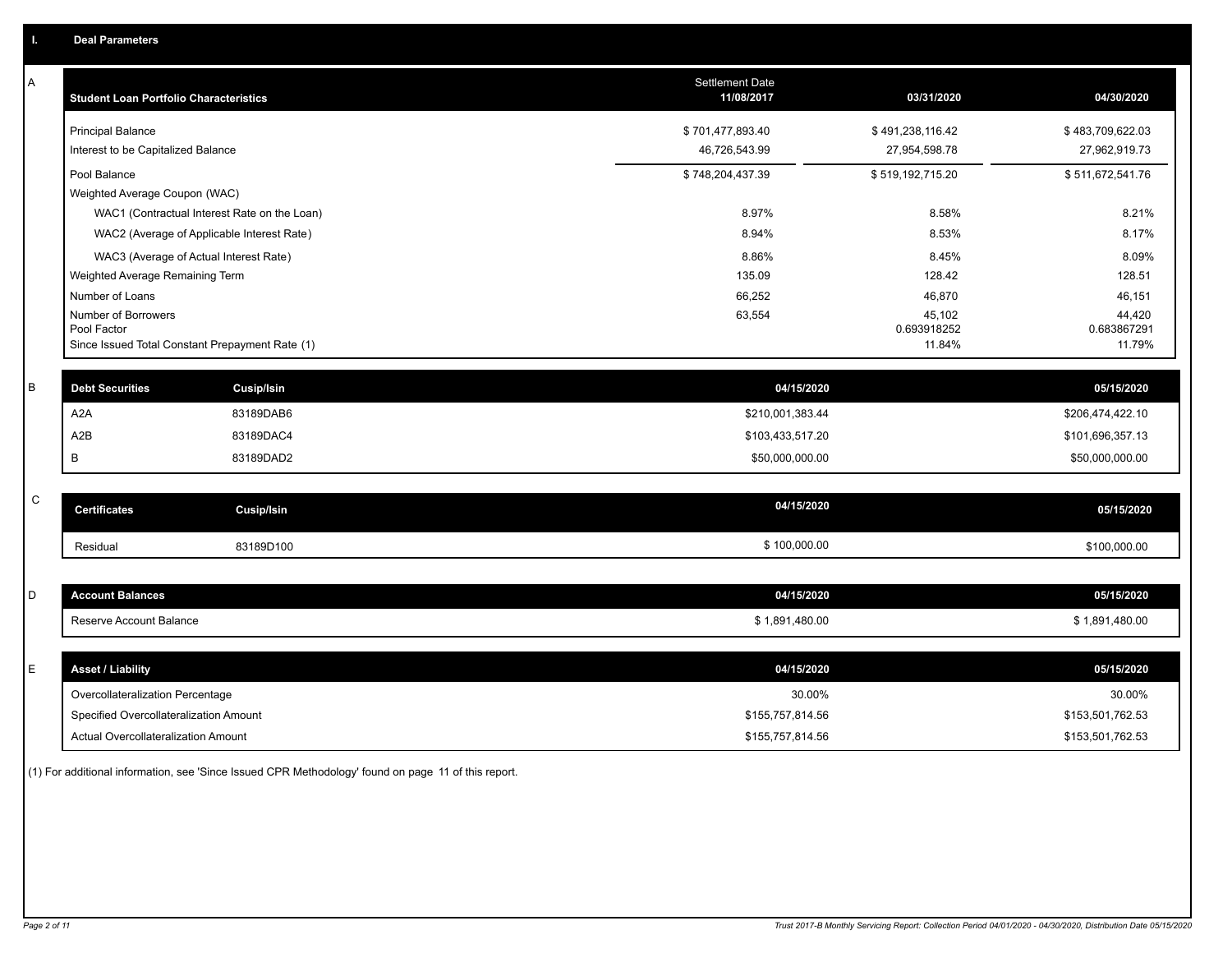# **II. 2017-B Trust Activity 04/01/2020 through 04/30/2020**

| Α | <b>Student Loan Principal Receipts</b>                           |                 |  |
|---|------------------------------------------------------------------|-----------------|--|
|   | <b>Borrower Principal</b>                                        | 7,536,345.26    |  |
|   | <b>Consolidation Activity Principal</b>                          | 0.00            |  |
|   | Seller Principal Reimbursement                                   | (2,499.30)      |  |
|   | Servicer Principal Reimbursement                                 | 0.00            |  |
|   | Delinquent Principal Purchases by Servicer                       | 0.00            |  |
|   | <b>Other Principal Deposits</b>                                  | 171,229.78      |  |
|   | <b>Total Principal Receipts</b>                                  | \$7,705,075.74  |  |
| В | <b>Student Loan Interest Receipts</b>                            |                 |  |
|   | Borrower Interest                                                | 2,246,106.65    |  |
|   | <b>Consolidation Activity Interest</b>                           | 0.00            |  |
|   | Seller Interest Reimbursement                                    | (94.45)         |  |
|   | Servicer Interest Reimbursement                                  | 0.00            |  |
|   | Delinquent Interest Purchases by Servicer                        | 0.00            |  |
|   | <b>Other Interest Deposits</b>                                   | 1,285.97        |  |
|   | <b>Total Interest Receipts</b>                                   | \$2,247,298.17  |  |
| С | <b>Recoveries on Realized Losses</b>                             | \$76,673.64     |  |
| D | <b>Investment Income</b>                                         | \$1,899.81      |  |
| Е | <b>Funds Borrowed from Next Collection Period</b>                | \$0.00          |  |
| F | <b>Funds Repaid from Prior Collection Period</b>                 | \$0.00          |  |
| G | <b>Loan Sale or Purchase Proceeds</b>                            | \$0.00          |  |
| н | Initial Deposits to Distribution Account                         | \$0.00          |  |
|   | <b>Excess Transferred from Other Accounts</b>                    | \$0.00          |  |
| J | <b>Borrower Benefit Reimbursements</b>                           | \$0.00          |  |
| Κ | <b>Other Deposits</b>                                            | \$0.00          |  |
| Г | <b>Other Fees Collected</b>                                      | \$0.00          |  |
| М | <b>AVAILABLE FUNDS</b>                                           | \$10,030,947.36 |  |
| N | Non-Cash Principal Activity During Collection Period             | \$176,581.35    |  |
| O | Aggregate Purchased Amounts by the Depositor, Servicer or Seller | \$172,515.75    |  |
| P | Aggregate Loan Substitutions                                     | \$0.00          |  |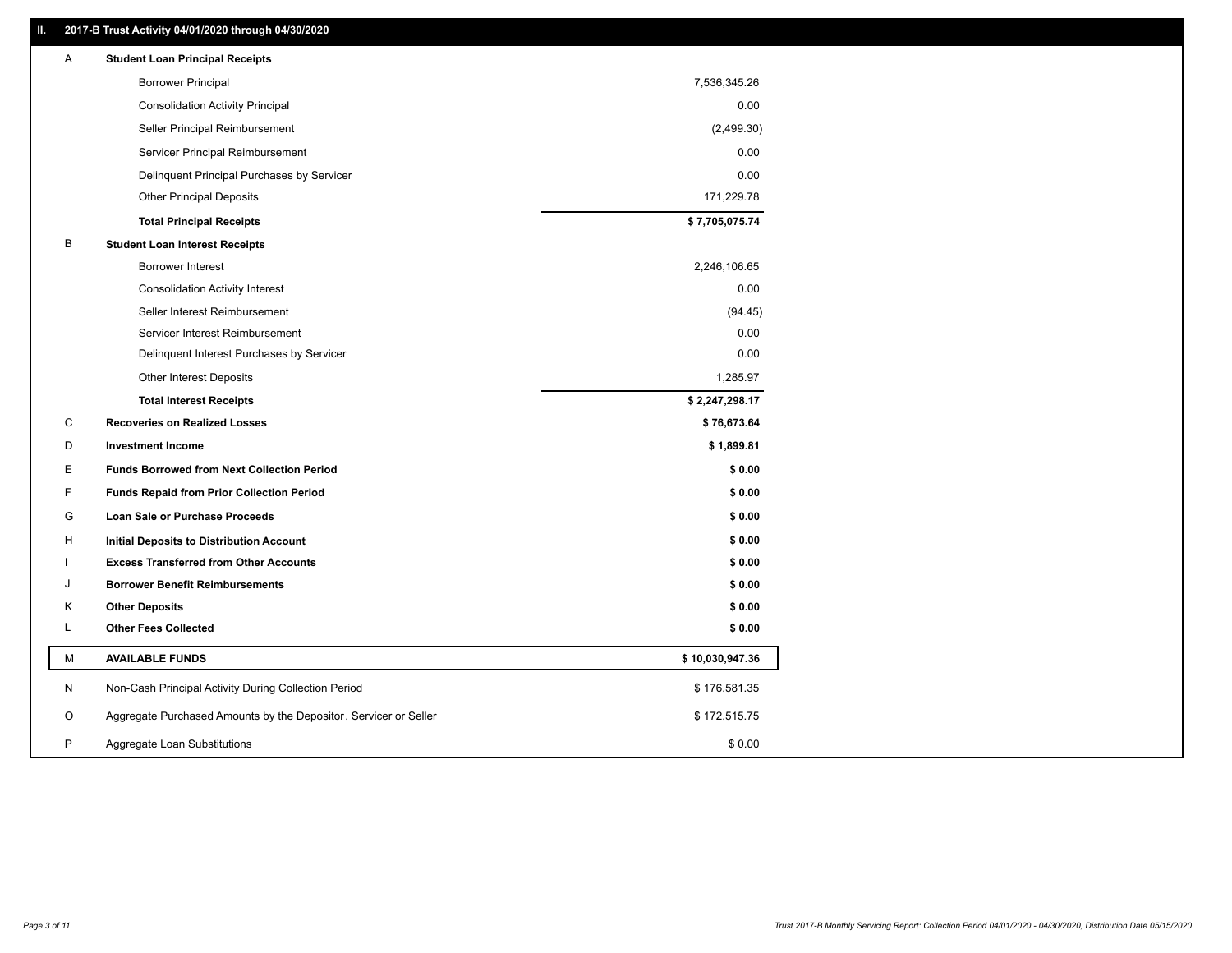|                   |                       |                          |            |                                                           | <b>Loans by Repayment Status</b> |                            |                   |         |                                                                  |                |                            |
|-------------------|-----------------------|--------------------------|------------|-----------------------------------------------------------|----------------------------------|----------------------------|-------------------|---------|------------------------------------------------------------------|----------------|----------------------------|
|                   |                       |                          | 04/30/2020 |                                                           | 03/31/2020                       |                            |                   |         |                                                                  |                |                            |
|                   |                       | <b>Wtd Avg</b><br>Coupon | # Loans    | Principal and<br><b>Interest Accrued</b><br>to Capitalize | % of Principal                   | % of Loans in<br>Repay (1) | Wtd Avg<br>Coupon | # Loans | <b>Principal and</b><br><b>Interest Accrued</b><br>to Capitalize | % of Principal | % of Loans in<br>Repay (1) |
| INTERIM:          | IN SCHOOL             | 9.22%                    | 3,391      | \$48,729,482.09                                           | 9.524%                           | $-$ %                      | 9.60%             | 3,472   | \$49,539,561.79                                                  | 9.542%         | $-$ %                      |
|                   | <b>GRACE</b>          | 8.99%                    | 949        | \$11,942,426.05                                           | 2.334%                           | $-$ %                      | 9.40%             | 953     | \$11,873,390.98                                                  | 2.287%         | $-$ %                      |
|                   | <b>DEFERMENT</b>      | 8.89%                    | 2,617      | \$32,498,838.79                                           | 6.351%                           | $-$ %                      | 9.27%             | 2,690   | \$33,044,370.03                                                  | 6.365%         | $-$ %                      |
| <b>REPAYMENT:</b> | <b>CURRENT</b>        | 7.80%                    | 33,014     | \$338,331,424.69                                          | 66.123%                          | 80.843%                    | 8.18%             | 36,075  | \$375,348,986.38                                                 | 72.295%        | 88.372%                    |
|                   | 31-60 DAYS DELINQUENT | 8.55%                    | 576        | \$7,657,568.89                                            | 1.497%                           | 1.830%                     | 8.77%             | 656     | \$8,953,227.90                                                   | 1.724%         | 2.108%                     |
|                   | 61-90 DAYS DELINQUENT | 8.81%                    | 248        | \$3,871,598.46                                            | 0.757%                           | 0.925%                     | 9.03%             | 287     | \$3,740,165.09                                                   | 0.720%         | 0.881%                     |
|                   | > 90 DAYS DELINQUENT  | 9.23%                    | 136        | \$2,015,565.96                                            | 0.394%                           | 0.482%                     | 9.13%             | 166     | \$2,583,036.08                                                   | 0.498%         | 0.608%                     |
|                   | <b>FORBEARANCE</b>    | 8.04%                    | 5,220      | \$66,625,636.83                                           | 13.021%                          | 15.920%                    | 8.40%             | 2,571   | \$34,109,976.95                                                  | 6.570%         | 8.031%                     |
| <b>TOTAL</b>      |                       |                          | 46,151     | \$511,672,541.76                                          | 100.00%                          | 100.00%                    |                   | 46,870  | \$519,192,715.20                                                 | 100.00%        | 100.00%                    |

Percentages may not total 100% due to rounding \*

1 Loans classified in "Repayment" include any loan for which interim interest only, \$25 fixed payments or full principal and interest payments are due.

|                              |                                                                                                                                                                              |                          |         |                                                           | <b>Loans by Borrower Status</b> |                                |                          |         |                                                                  |                |                                |
|------------------------------|------------------------------------------------------------------------------------------------------------------------------------------------------------------------------|--------------------------|---------|-----------------------------------------------------------|---------------------------------|--------------------------------|--------------------------|---------|------------------------------------------------------------------|----------------|--------------------------------|
|                              |                                                                                                                                                                              |                          |         | 04/30/2020                                                |                                 |                                |                          |         | 03/31/2020                                                       |                |                                |
|                              |                                                                                                                                                                              | <b>Wtd Avg</b><br>Coupon | # Loans | Principal and<br><b>Interest Accrued</b><br>to Capitalize | % of Principal                  | % of Loans in<br>P&I Repay (2) | <b>Wtd Avg</b><br>Coupon | # Loans | <b>Principal and</b><br><b>Interest Accrued</b><br>to Capitalize | % of Principal | % of Loans in<br>P&I Repay (2) |
| INTERIM:                     | IN SCHOOL                                                                                                                                                                    | 8.74%                    | 6,655   | \$94,123,896.87                                           | 18.395%                         | $-$ %                          | 9.12%                    | 6,873   | \$96,715,943.71                                                  | 18.628%        | $-$ %                          |
|                              | GRACE                                                                                                                                                                        | 8.59%                    | 1,756   | \$21,887,074.96                                           | 4.278%                          | $-$ %                          | 8.99%                    | 1,797   | \$22,416,723.10                                                  | 4.318%         | $-$ %                          |
|                              | <b>DEFERMENT</b>                                                                                                                                                             | 8.53%                    | 4,629   | \$56,378,083.96                                           | 11.018%                         | $-$ %                          | 8.89%                    | 4,805   | \$58,053,142.11                                                  | 11.181%        | $-$ %                          |
| P&I REPAYMENT:               | <b>CURRENT</b>                                                                                                                                                               | 7.70%                    | 26,962  | \$259,663,973.20                                          | 50.748%                         | 76.533%                        | 8.09%                    | 29,756  | \$293,200,006.01                                                 | 56.472%        | 85.729%                        |
|                              | 31-60 DAYS DELINQUENT                                                                                                                                                        | 8.52%                    | 555     | \$7,322,304.64                                            | 1.431%                          | 2.158%                         | 8.72%                    | 623     | \$8,451,519.00                                                   | 1.628%         | 2.471%                         |
|                              | 61-90 DAYS DELINQUENT                                                                                                                                                        | 8.82%                    | 241     | \$3,683,105.81                                            | 0.720%                          | 1.086%                         | 9.03%                    | 284     | \$3,721,614.93                                                   | 0.717%         | 1.088%                         |
|                              | > 90 DAYS DELINQUENT                                                                                                                                                         | 9.24%                    | 133     | \$1,988,465.49                                            | 0.389%                          | 0.586%                         | 9.14%                    | 161     | \$2,523,789.39                                                   | 0.486%         | 0.738%                         |
|                              | FORBEARANCE                                                                                                                                                                  | 8.04%                    | 5,220   | \$66,625,636.83                                           | 13.021%                         | 19.637%                        | 8.40%                    | 2,571   | \$34,109,976.95                                                  | 6.570%         | 9.973%                         |
| <b>TOTAL</b><br>$\star$<br>2 | Percentages may not total 100% due to rounding<br>Loans classified in "P&I Repayment" includes only those loans for which scheduled principal and interest payments are due. |                          | 46,151  | \$511,672,541.76                                          | 100.00%                         | 100.00%                        |                          | 46,870  | \$519,192,715.20                                                 | 100.00%        | 100.00%                        |

WAC reflects WAC3 To conform with company standard reporting these sections now include Princial and Interest Accrued to Capitalize .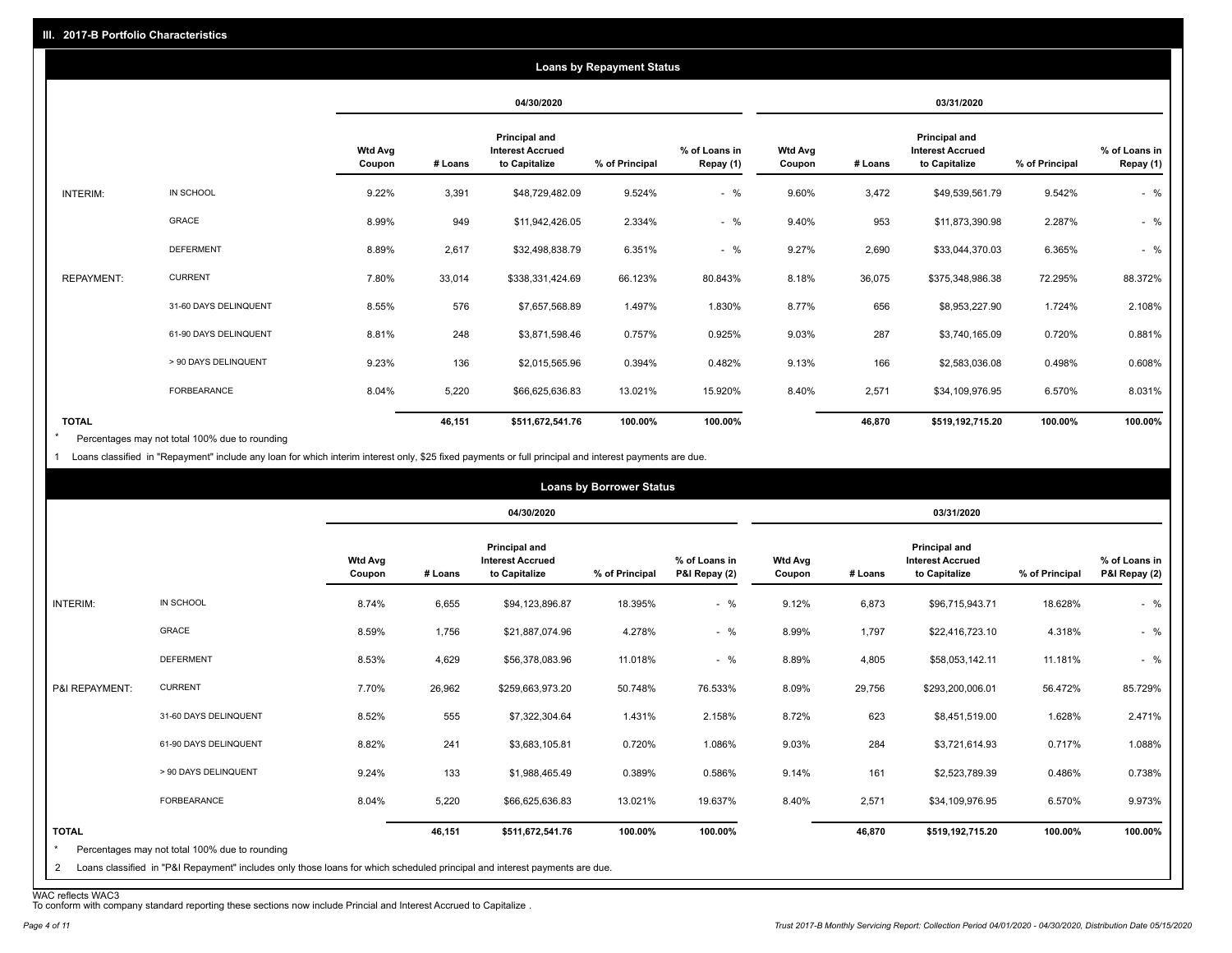|                                                               | 4/30/2020        | 3/31/2020        |
|---------------------------------------------------------------|------------------|------------------|
| Pool Balance                                                  | \$511,672,541.76 | \$519,192,715.20 |
| Total # Loans                                                 | 46,151           | 46,870           |
| Total # Borrowers                                             | 44,420           | 45,102           |
| Weighted Average Coupon                                       | 8.17%            | 8.53%            |
| Weighted Average Remaining Term                               | 128.51           | 128.42           |
| Percent of Pool - Cosigned                                    | 92.5%            | 92.5%            |
| Percent of Pool - Non Cosigned                                | 7.5%             | 7.5%             |
| Borrower Interest Accrued for Period                          | \$3,334,356.94   | \$3,697,209.51   |
| <b>Outstanding Borrower Interest Accrued</b>                  | \$32,150,121.92  | \$31,503,112.61  |
|                                                               |                  |                  |
| Gross Principal Realized Loss - Periodic *                    | \$219,383.58     | \$607,401.66     |
| Gross Principal Realized Loss - Cumulative *                  | \$13,063,066.45  | \$12,843,682.87  |
| Recoveries on Realized Losses - Periodic                      | \$76,673.64      | \$67,119.38      |
| Recoveries on Realized Losses - Cumulative                    | \$1,608,891.77   | \$1,532,218.13   |
| Net Losses - Periodic                                         | \$142,709.94     | \$540,282.28     |
| Net Losses - Cumulative                                       | \$11,454,174.68  | \$11,311,464.74  |
| Non-Cash Principal Activity - Capitalized Interest            | \$397,207.08     | \$1,217,291.93   |
| Since Issued Total Constant Prepayment Rate (CPR) (1)         | 11.79%           | 11.84%           |
| <b>Loan Substitutions</b>                                     | \$0.00           | \$0.00           |
| <b>Cumulative Loan Substitutions</b>                          | \$0.00           | \$0.00           |
| <b>Unpaid Servicing Fees</b>                                  | \$0.00           | \$0.00           |
| <b>Unpaid Administration Fees</b>                             | \$0.00           | \$0.00           |
| <b>Unpaid Carryover Servicing Fees</b>                        | \$0.00           | \$0.00           |
| Note Interest Shortfall                                       | \$0.00           | \$0.00           |
| Loans in Modification                                         | \$31,998,718.42  | \$31,681,590.69  |
| % of Loans in Modification as a % of Loans in Repayment (P&I) | 11.74%           | 10.29%           |
|                                                               |                  |                  |
|                                                               |                  |                  |
|                                                               |                  |                  |
| % Annualized Gross Principal Realized Loss - Periodic as a %  |                  |                  |
| of Loans in Repayment (P&I) * 12                              | 0.97%            | 2.37%            |
| % Gross Principal Realized Loss - Cumulative as a % of        |                  |                  |
| <b>Original Pool Balance</b>                                  |                  | 1.72%            |
|                                                               | 1.75%            |                  |
|                                                               |                  |                  |

\* In accordance with the Servicer's current policies and procedures, after September 1, 2017 loans subject to bankruptcy claims generally will not be reported as a charged- off unless and until they are delinquent for 120

(1) For additional information, see 'Since Issued CPR Methodology' found on page 11 of this report.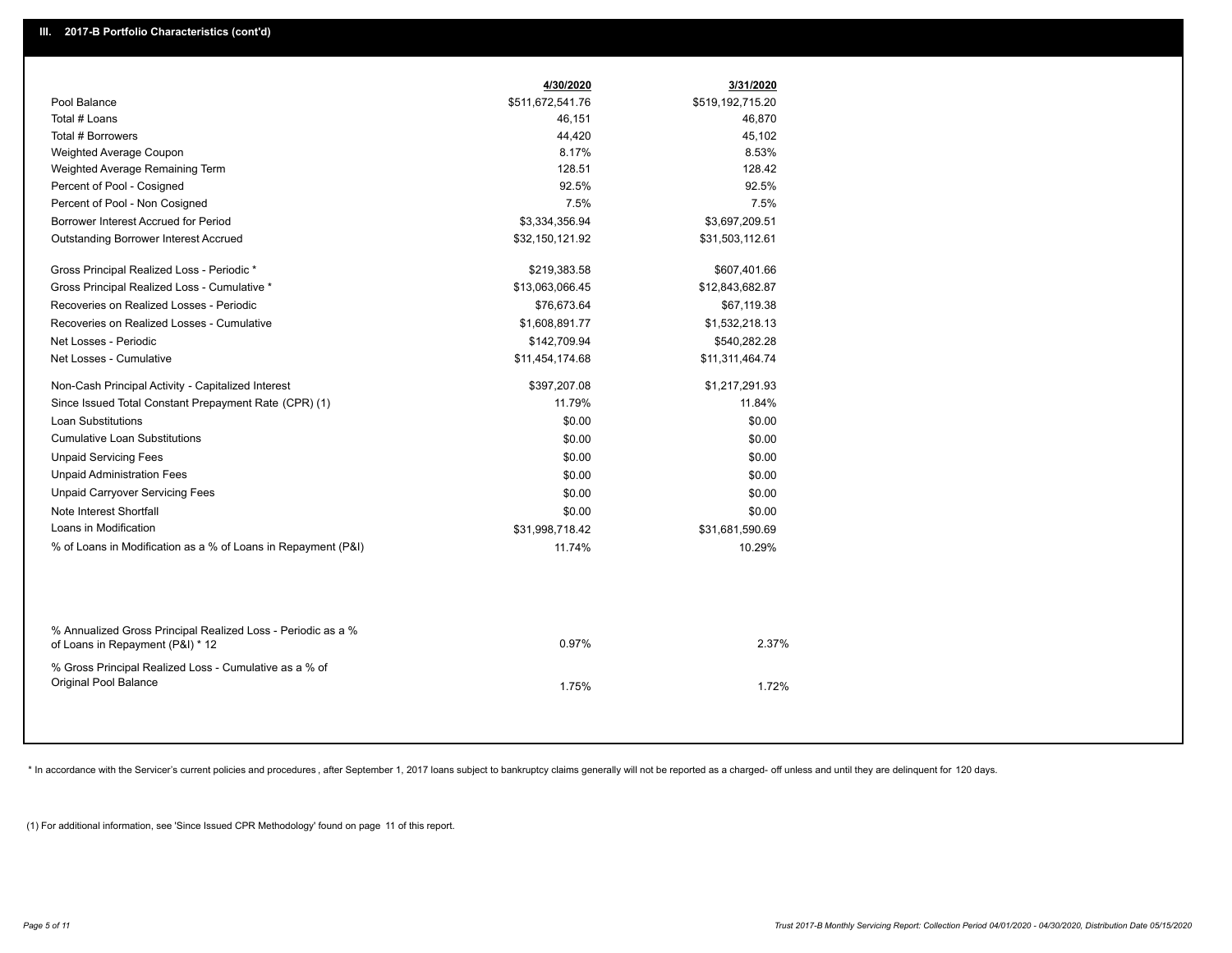#### **Loan Program**  A

|                                    | Weighted<br><b>Average Coupon</b> | # LOANS     | <b>\$ AMOUNT</b> | $%$ *     |
|------------------------------------|-----------------------------------|-------------|------------------|-----------|
| - Smart Option Interest-Only Loans | 7.11%                             | 10,719      | \$89,401,609.03  | 17.472%   |
| - Smart Option Fixed Pay Loans     | 8.09%                             | 11,360      | \$153,648,591.20 | 30.029%   |
| - Smart Option Deferred Loans      | 8.41%                             | 24.072      | \$268,622,341.53 | 52.499%   |
| - Other Loan Programs              | $0.00\%$                          | $\mathbf 0$ | \$0.00           | $0.000\%$ |
| <b>Total</b>                       | $8.09\%$                          | 46,151      | \$511,672,541.76 | 100.000%  |

\* Percentages may not total 100% due to rounding

B

C

**Index Type**

|                       | Weighted<br><b>Average Coupon</b> | # LOANS | <b>\$ AMOUNT</b> | % *       |
|-----------------------|-----------------------------------|---------|------------------|-----------|
| - Fixed Rate Loans    | 8.18%                             | 10,274  | \$127,244,160.94 | 24.868%   |
| - LIBOR Indexed Loans | 8.06%                             | 35,877  | \$384,428,380.82 | 75.132%   |
| - Other Index Rates   | $0.00\%$                          |         | \$0.00           | $0.000\%$ |
| Total                 | 8.09%                             | 46,151  | \$511,672,541.76 | 100.000%  |

\* Percentages may not total 100% due to rounding

# **Weighted Average Recent FICO**

| $0 - 639$          | 3,882          | \$41,418,287.17  | 8.095%   |
|--------------------|----------------|------------------|----------|
| 640 - 669          | 3,094          | \$34,062,821.84  | 6.657%   |
| 670 - 699          | 5,046          | \$57,492,240.60  | 11.236%  |
| 700 - 739          | 9,908          | \$112,455,638.58 | 21.978%  |
| $740 +$            | 24,219         | \$266,229,976.22 | 52.031%  |
| N/A <sup>(1)</sup> | $\overline{2}$ | \$13,577.35      | 0.003%   |
| <b>Total</b>       | 46,151         | \$511,672,541.76 | 100.000% |

WAC reflects WAC3

To conform with company standard reporting these sections now include Princial and Interest Accrued to Capitalize .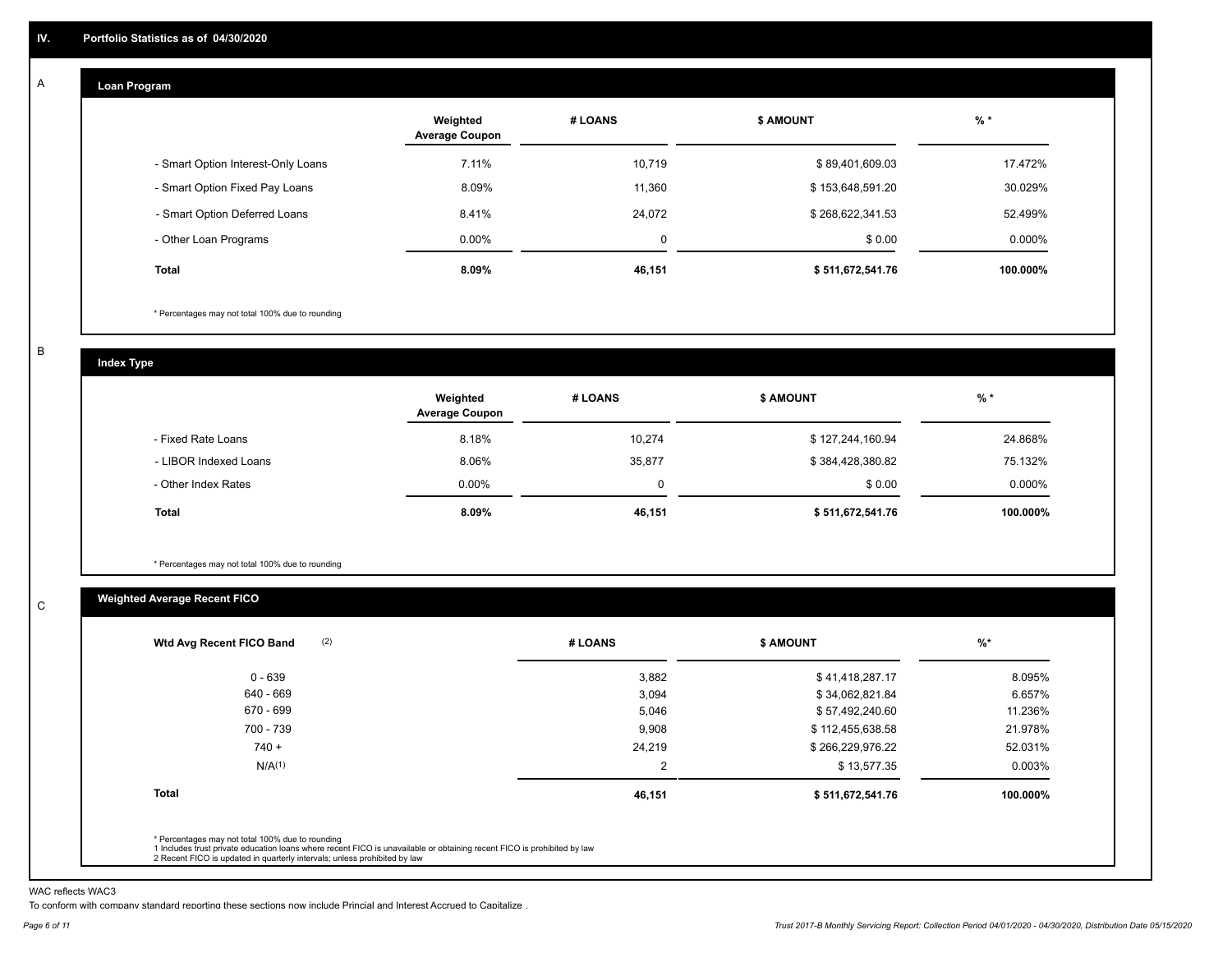| V. | 2017-B Reserve Account, Principal Distribution, and R-2 Certificate Calculations                                                                                                                   |                                   |  |
|----|----------------------------------------------------------------------------------------------------------------------------------------------------------------------------------------------------|-----------------------------------|--|
| А. | <b>Reserve Account</b>                                                                                                                                                                             |                                   |  |
|    | Specified Reserve Account Balance                                                                                                                                                                  | \$1,891,480.00                    |  |
|    | Actual Reserve Account Balance                                                                                                                                                                     | \$1,891,480.00                    |  |
| В. | <b>Principal Distribution Amount</b>                                                                                                                                                               |                                   |  |
|    | Class A Notes Outstanding<br>i.                                                                                                                                                                    | \$313,434,900.64                  |  |
|    | Pool Balance<br>ii.                                                                                                                                                                                | \$511,672,541.76                  |  |
|    | iii.<br>First Priority Principal Distribution Amount (i - ii)                                                                                                                                      | \$0.00                            |  |
|    | Class A and B Notes Outstanding<br>iv.                                                                                                                                                             | \$363,434,900.64                  |  |
|    | <b>First Priority Principal Distribution Amount</b><br>ν.                                                                                                                                          | \$0.00                            |  |
|    | Pool Balance<br>vi.                                                                                                                                                                                | \$511,672,541.76                  |  |
|    | Specified Overcollateralization Amount<br>vii.                                                                                                                                                     | \$153,501,762.53                  |  |
|    | Regular Principal Distribution Amount (if (iv > 0, (iv - v) - (vi - vii))<br>viii.                                                                                                                 | \$5,264,121.41                    |  |
|    | Pool Balance<br>ix.                                                                                                                                                                                | \$511,672,541.76                  |  |
|    | 10% of Initial Pool Balance<br>х.                                                                                                                                                                  | \$74,820,443.74                   |  |
|    | First Priority Principal Distribution Amount<br>xi.                                                                                                                                                | \$0.00                            |  |
|    | Regular Principal Distribution Amount<br>xii.                                                                                                                                                      | \$5,264,121.41                    |  |
|    | Available Funds (after payment of waterfall items A through I)<br>xiii.                                                                                                                            | \$3,656,789.85                    |  |
|    | xiv. Additional Principal Distribution Amount (if(vi <= x,min(xiii, vi - xi - xii)))                                                                                                               | \$0.00                            |  |
| C. | R-2 Certificate                                                                                                                                                                                    |                                   |  |
|    | <b>Previous Notional Balance</b>                                                                                                                                                                   | \$45,942,940.00                   |  |
|    | Shortfall of Principal                                                                                                                                                                             | \$0.00                            |  |
|    | Shortfall of Interest                                                                                                                                                                              | \$0.00                            |  |
|    | <b>Current Notional Balance</b><br>Excess Distribution Allocated (1)                                                                                                                               | \$45,942,940.00<br>\$1,023,517.20 |  |
| D. | R-3 Certificate                                                                                                                                                                                    |                                   |  |
|    | <b>Previous Notional Balance</b>                                                                                                                                                                   | \$24,985,913.13                   |  |
|    | Remaining Principal Collections (2)                                                                                                                                                                | \$0.00                            |  |
|    | <b>Current Notional Balance</b>                                                                                                                                                                    | \$24,766,529.55                   |  |
|    | 1. Until the notional amount of the R-2 Certificate is reduced to zero and if there is excess cash through the distribution available it will be distributed to the R-2 Certificate, otherwise the |                                   |  |

amount will be zero

2. Payments will be made after the principal balance of each class of notes has been reduced to zero and the pool balance is less than or equal to the principal balance of the R-3 Certificate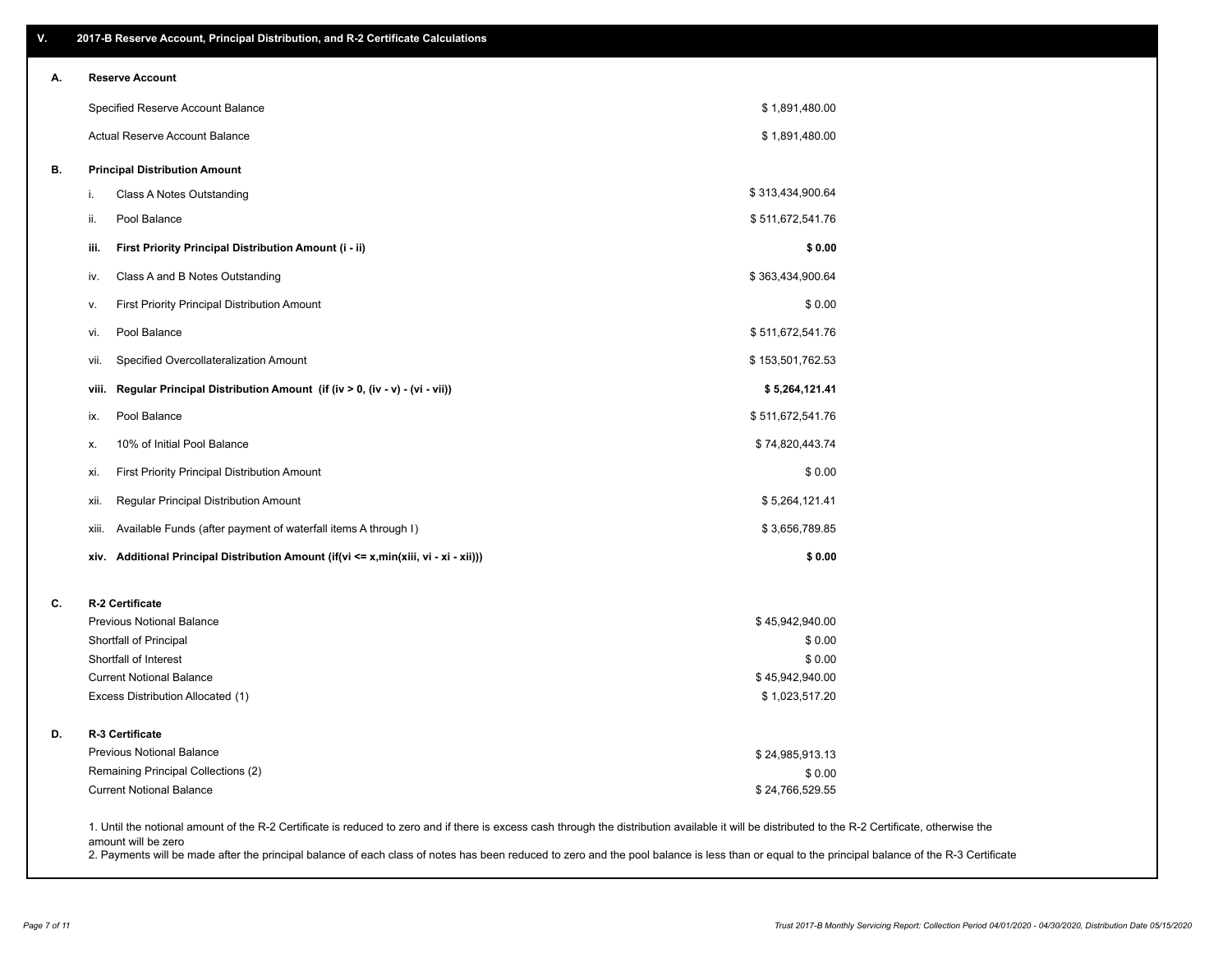|    |                                                         | Paid           | <b>Funds Balance</b> |
|----|---------------------------------------------------------|----------------|----------------------|
|    | <b>Total Available Funds</b>                            |                | \$10,030,947.36      |
| A  | <b>Trustee Fees</b>                                     | \$0.00         | \$10,030,947.36      |
| В  | <b>Servicing Fees</b>                                   | \$327,558.17   | \$9,703,389.19       |
| C  | i. Administration Fees                                  | \$8,333.00     | \$9,695,056.19       |
|    | ii. Unreimbursed Administrator Advances plus any Unpaid | \$0.00         | \$9,695,056.19       |
| D  | Class A Noteholders Interest Distribution Amount        | \$628,311.60   | \$9,066,744.59       |
| E. | <b>First Priority Principal Payment</b>                 | \$0.00         | \$9,066,744.59       |
| F. | <b>Class B Noteholders Interest Distribution Amount</b> | \$145,833.33   | \$8,920,911.26       |
| G  | <b>Reinstatement Reserve Account</b>                    | \$0.00         | \$8,920,911.26       |
| H  | <b>Regular Principal Distribution</b>                   | \$5,264,121.41 | \$3,656,789.85       |
|    | <b>Carryover Servicing Fees</b>                         | \$0.00         | \$3,656,789.85       |
| J  | Additional Principal Distribution Amount                | \$0.00         | \$3,656,789.85       |
| Κ  | Unpaid Expenses of Trustee                              | \$0.00         | \$3,656,789.85       |
| L  | Unpaid Expenses of Administrator                        | \$0.00         | \$3,656,789.85       |
| M  | i. Remaining Funds to the R-1 Certificateholder(s)      | \$2,633,272.65 | \$1,023,517.20       |
|    | ii. Remaining Funds to the R-2 Certificateholder(s)     | \$1,023,517.20 | \$0.00               |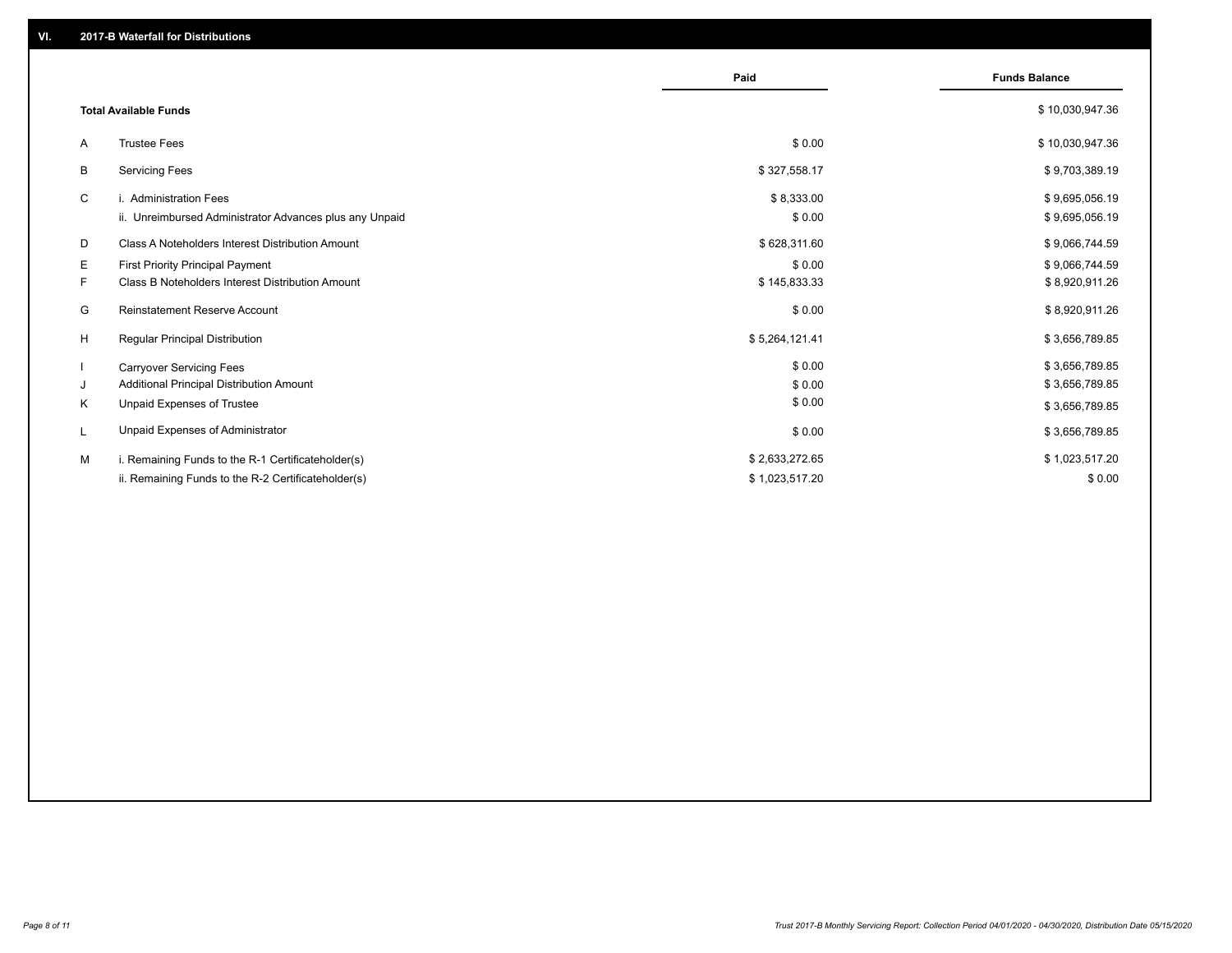| <b>Distribution Amounts</b>                                |                         |                         |                         |
|------------------------------------------------------------|-------------------------|-------------------------|-------------------------|
|                                                            | A <sub>2</sub> A        | A <sub>2</sub> B        | в                       |
| Cusip/Isin                                                 | 83189DAB6               | 83189DAC4               | 83189DAD2               |
| <b>Beginning Balance</b>                                   | \$210,001,383.44        | \$103,433,517.20        | \$50,000,000.00         |
| Index                                                      | <b>FIXED</b>            | <b>LIBOR</b>            | <b>FIXED</b>            |
| Spread/Fixed Rate                                          | 2.82%                   | 0.75%                   | 3.50%                   |
| Record Date (Days Prior to Distribution)                   | 1 NEW YORK BUSINESS DAY | 1 NEW YORK BUSINESS DAY | 1 NEW YORK BUSINESS DAY |
| <b>Accrual Period Begin</b>                                | 4/15/2020               | 4/15/2020               | 4/15/2020               |
| <b>Accrual Period End</b>                                  | 5/15/2020               | 5/15/2020               | 5/15/2020               |
| Daycount Fraction                                          | 0.08333333              | 0.08333333              | 0.08333333              |
| Interest Rate*                                             | 2.82000%                | 1.56400%                | 3.50000%                |
| <b>Accrued Interest Factor</b>                             | 0.002350000             | 0.001303333             | 0.002916667             |
| <b>Current Interest Due</b>                                | \$493,503.25            | \$134,808.35            | \$145,833.33            |
| Interest Shortfall from Prior Period Plus Accrued Interest | $\mathcal{S}$ -         | $\mathcal{S}$ -         | $\mathcal{S}$ -         |
| <b>Total Interest Due</b>                                  | \$493,503.25            | \$134,808.35            | \$145,833.33            |
| <b>Interest Paid</b>                                       | \$493,503.25            | \$134,808.35            | \$145,833.33            |
| <b>Interest Shortfall</b>                                  | $\mathsf{\$}$ -         | $\mathsf{\$}$ -         | $\mathsf{\$}$ -         |
| <b>Principal Paid</b>                                      | \$3,526,961.34          | \$1,737,160.07          | $\mathsf{\$}$ -         |
| <b>Ending Principal Balance</b>                            | \$206,474,422.10        | \$101,696,357.13        | \$50,000,000.00         |
| Paydown Factor                                             | 0.013160304             | 0.013160304             | 0.000000000             |
| <b>Ending Balance Factor</b>                               | 0.770426948             | 0.770426948             | 1.000000000             |

\* Pay rates for Current Distribution. For the interest rates applicable to the next distribution date, please see https://www.salliemae.com/about/investors/data/SMBabrate.txt.

**VII. 2017-B Distributions**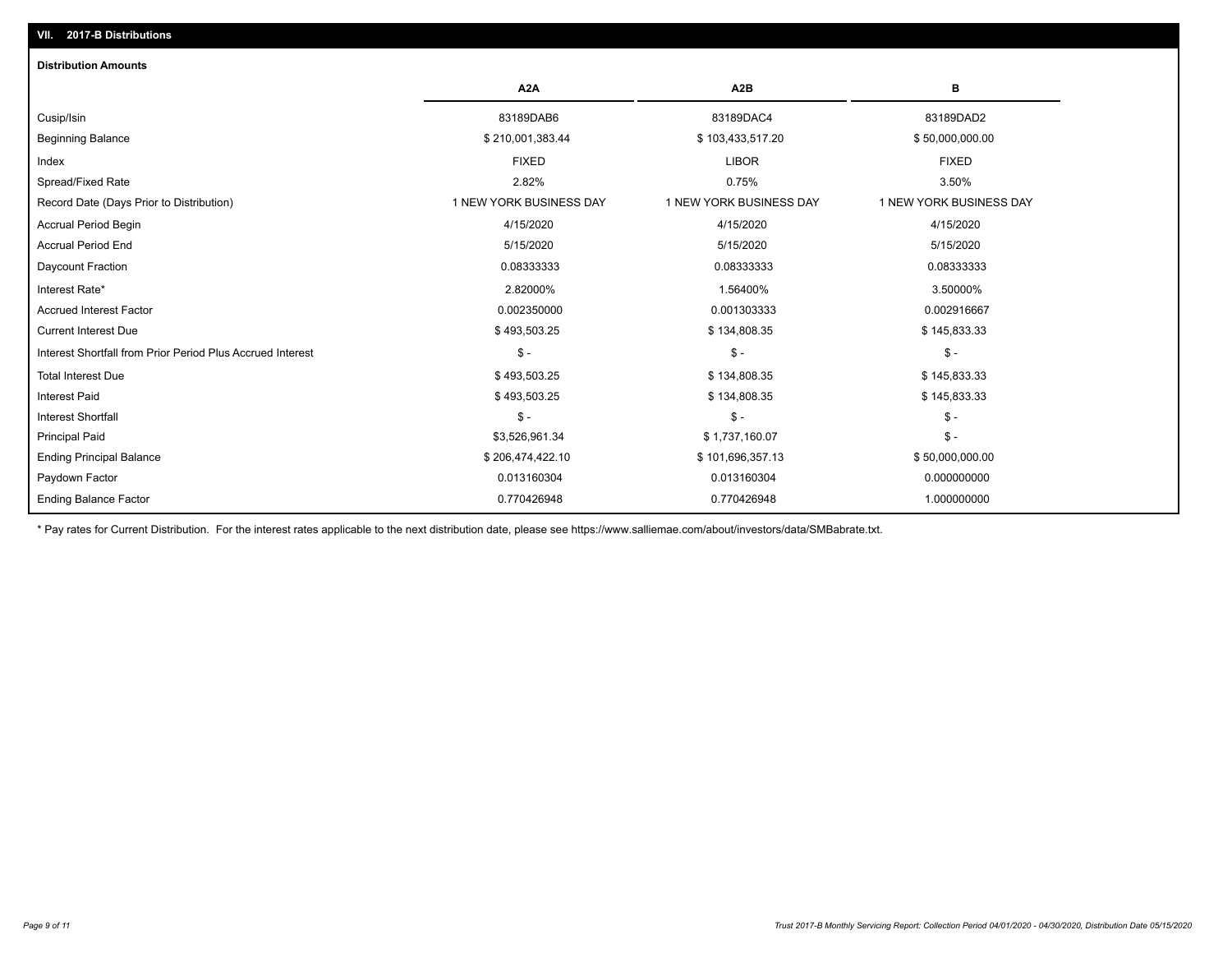#### **Since Issued Total CPR**

$$
\text{total CPR} = 1 - \left(\frac{APB}{PPB}\right)^{\left(\frac{12}{MSC}\right)}
$$

APB = Actual period-end Pool Balance PPB = Projected period-end Pool Balance assuming no prepayments and no defaults Pool Balance = Sum(Principal Balance + Interest Accrued to Capitalize Balance) MSC = Months Since Cut-Off

#### **Since-Issued Total Constant Prepayment Rate (CPR)**

Since-Issued Total CPR measures prepayments, both voluntary and involuntary, for a trust student loan pool over the life of a transaction. For each trust distribution, the actual month-end pool balance is compared against a month-end pool balance originally projected at issuance assuming no prepayments and defaults. For purposes of Since- Issued Total CPR calculations, projected period end pool balance assumes in-school status loans have up to a six month grace period before moving to repayment, grace status loans remain in grace status until their status end date and then to move to full principal and interest repayment, loans subject to interim interest or fixed payments during their in-school and grace period continue paying interim interest or fixed payments until full principal and interest repayment begins, all other trust loans are in full principal and interest repayment status, and that no trust loan in full principal and interest repayment moves from full principal and interest repayment status to any other status.

### **Weighted Average Coupon**

*WAC1 = APB* ((*CIR*)\*(*APB*))

*WAC2 = APB*  $\frac{((APCL)^{*}(APB))}{APB}$  wac<sub>3</sub> =  $\frac{((ACTL)^{*}(A)P}{APB}$ 



APB = Actual period-end Pool Balance

CIR = Average of the Contractual Interest Rate (1)

APCL = Average of the Applicable Interest Rate (2)

ACTL = Average of the Actual Interest Rate (3)

#### **Weighted Average Coupon (WAC)**

(1) Contractual Interest Rate represents the interest rate indicated in the Promissory Note

(2) Appliclable Interest Rate represents the interest rate after rate reductions, if applicable, are applied

(3) Actual Interest Rate represents the interest rate when borrower incentive programs and rate reductions, if applicable, are applied